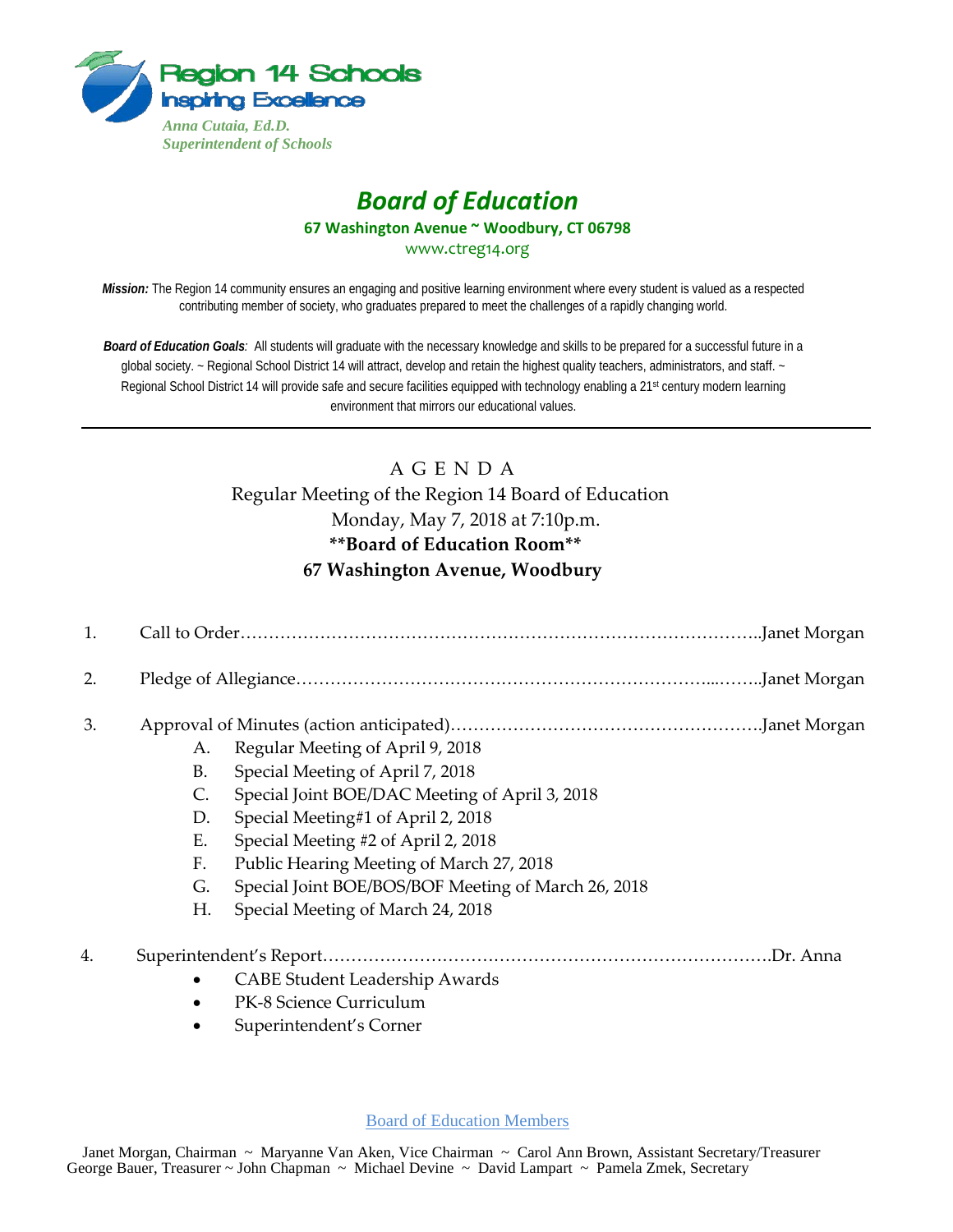#### 5. Board Committee Report(s)

### 6. Board Chair's Comments

7. Privilege of the Floor

The Board of Education will recognize citizens of Bethlehem and Woodbury, who are asked to state their name and town of residence and to please limit comments to three (3) minutes. All comments should be addressed to the Board of Education Chair. Decorum will be enforced.

### 8. Old Business

A. Discussion/possible action on approval of the Music Curriculum (action anticipated) Move that the Region 14 Board of Education approve the Music Curriculum as presented.

### 9. New Business

A. Discussion of NHS construction BOND & BAN issuance for July 2018.

B. Nonnewaug High School Cheerleading out-of-state trip to Honesdale, PA.

Move that the Region 14 Board of Education approve the Nonnewaug High School Cheerleading Team to attend the NCA Lake Bryn Mawr Cheerleading Camp in Honesdale, PA from August 24, 2018 through August 27, 2018 for approximately 14-18 students and 1 background checked chaperone via their own transportation and funded by the students, as presented.

C. Connecticut Healthy Foods Certification (action anticipated) Move that the Region 14 Board of Education opt in to the CT Health Foods Program for 2018-2019.

### D. Agriscience Equipment Grant Completion (discussion/possible action)

Move that the Region 14 Board of Education accept the Agriscience Equipment grant #214- 0091VA/VE in the amount of \$246,101 as complete.

10. Adjournment

Board of Education Members